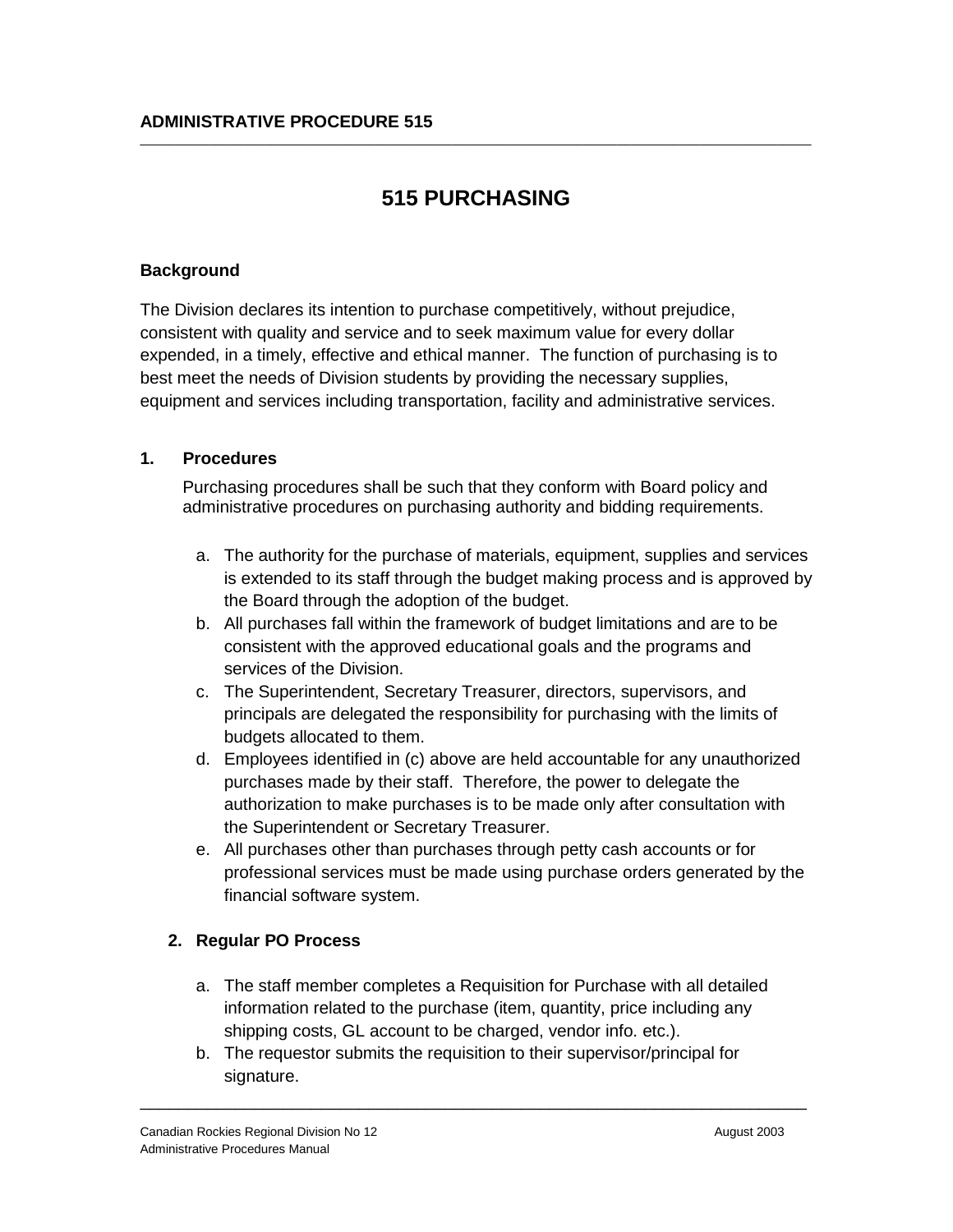- c. A purchase order will be created by the administrative assistant based on the signed requisition and approved by the principal/supervisor. If the requestor is not supported by an administrative assistant, they will enter the PO into the financial software system and submit to their supervisor for signing. The requestor may now place the order with the vendor.
- d. Goods received will be inspected and signed for upon delivery.
- e. The person initiating the requisition has the responsibility to confirm that the goods/services received conform to the specified order requirements and are as detailed on the receiving note/packing slip.
- f. Invoices for purchased goods will be sent directly to Accounts Payable. Signed packing slips confirming received goods are to be forwarded to Accounts Payable. Accounts Payable will match the signed packing slip, the original supplier invoice and the approved purchase order in preparing the vendor payment.

# **3. Blanket PO Process**

This type of purchase orders are only to be used in instances where we purchase many times from a main vendor on a repetitive basis.

- a. The supervisor will requisition an annual amount for each of his vendors to be set up on this type of blanket PO.
- b. There may be numerous blanket PO's applicable to one expenditure account. Blanket PO amounts should not total more than the budgeted total for any account.
- c. Upon approval, a PO is created, signed by the supervisor, and an order can be placed.
- d. The person initiating the requisition has the responsibility to confirm that the goods/services received conform to the specified order requirements and are as detailed on the receiving note/packing slip.
- e. Accounts Payable will pay the vendor after matching the supervisor provided document to the vendor invoice. Vendor will not be paid if the invoice amount exceeds the total amount set up for the blanket PO.

## 4. **Segregation of Duties in Purchasing Process**

a. Delegation of authority levels in the purchasing process should be clearly documented and the necessary approval for all purchases should be obtained before conducting the procurement. (See chart below)

\_\_\_\_\_\_\_\_\_\_\_\_\_\_\_\_\_\_\_\_\_\_\_\_\_\_\_\_\_\_\_\_\_\_\_\_\_\_\_\_\_\_\_\_\_\_\_\_\_\_\_\_\_\_\_\_\_\_\_\_\_\_\_\_\_\_\_\_\_\_